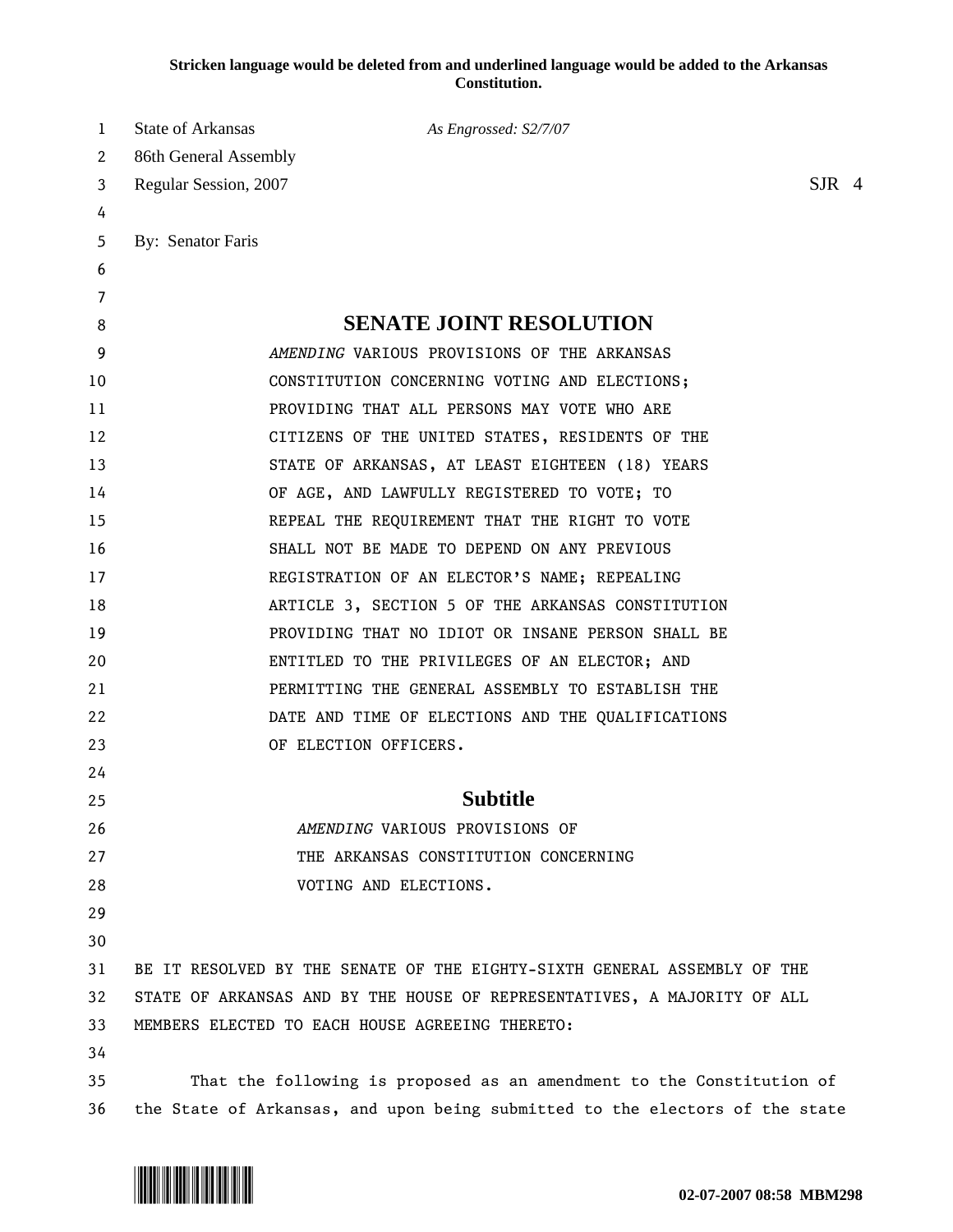5

1 for approval or rejection at the next general election for Senators and 2 Representatives, if a majority of the electors voting thereon at the election 3 adopt the amendment, the amendment shall become a part of the Constitution of 4 the State of Arkansas, to wit:

6 SECTION 1. Section 1 of Article 3 of the Arkansas Constitution is 7 amended to read as follows:

8 **§** 1. Qualifications of electors - Equal suffrage - Poll tax. 9 Every citizen of the United States of the age of twenty-one years, who 10 has resided in the State twelve months, in the county six months, and in the 11 precinct, town or ward one month, next preceding any election at which they 12 may propose to vote, except such persons as may for the commission of some 13 felony be deprived of the right to vote by law passed by the General 14 Assembly, and who shall exhibit a poll tax receipt or other evidence that 15 they have paid their poll tax at the time of collecting taxes next preceding 16 such election, shall be allowed to vote at any election in the State of 17 Arkansas, provided, that persons who make satisfactory proof that they have 18 attained the age of twenty-one years since the time of assessing taxes next 19 preceding said election and possess the other necessary qualifications, shall 20 be permitted to vote; and, provided, further, that the said tax receipt shall 21 be so marked by dated stamp or written endorsement by the judges of election 22 to whom it may be first presented as to prevent the holder thereof from 23 voting more than once at any election. It is declared to be the purpose of 24 this amendment to deny the right of suffrage to aliens and it is declared to 25 be the purpose of this amendment to confer suffrage equally upon both men and 26 women, without regard to sex; provided, that women shall not be compelled to 27 serve on juries. [As amended by Const. Amend. 8.] Except as otherwise 28 provided by this Constitution, any person may vote in an election in this 29 state who is: 30 (1) A citizen of the United States; 31 (2) A resident of the State of Arkansas; 32 (3) At least eighteen (18) years of age; and 33 (4) Lawfully registered to vote in the election. 34 35 SECTION 2. Section 2 of Article 3 of the Arkansas Constitution is 36 amended to read as follows: